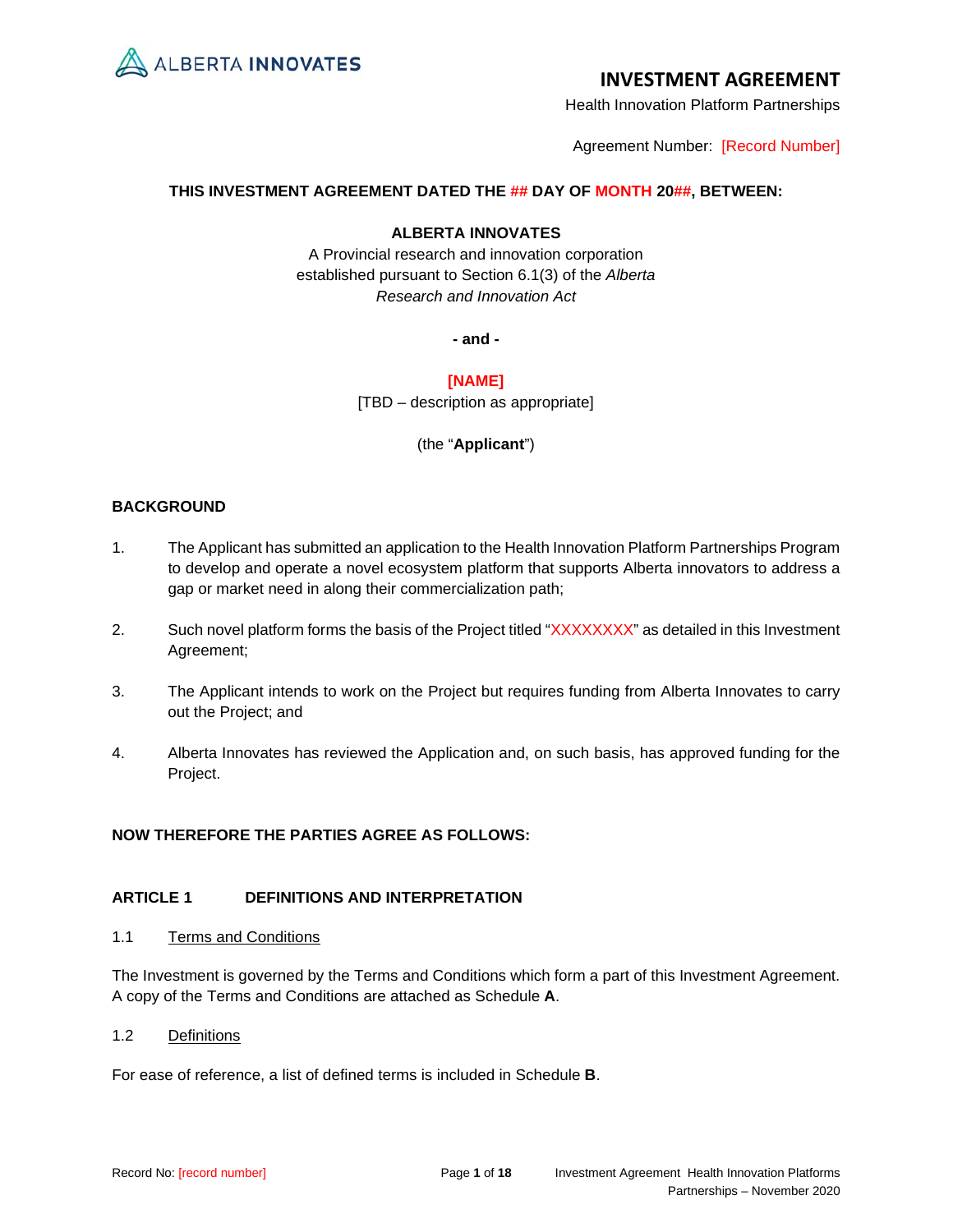# **ARTICLE 2 PROJECT START AND COMPLETION DATES**

# 2.1 Project

The Applicant agrees to undertake the Project as described in its Application, a copy of which is attached as Schedule **C**, including achieving the Milestones as required by Section [4.2](#page-3-0) below.

# 2.2 Project Start Date

It is agreed between the Parties that the Project Start Date is **<START DATE, YEAR>**.

# 2.3 Project Completion Date

It is agreed between the Parties that the Project Completion Date is **<END DATE, YEAR>.** If the Project is not completed by such date then, subject to an amendment agreed to between the Parties, Alberta Innovates may elect to terminate this Investment Agreement. In such event, Alberta Innovates will notify the Applicant of its decision to terminate as soon as reasonably practical and shall advise the Applicant of the effective date of termination. Alberta Innovates will have no liability or obligation to reimburse the Applicant for any Project Costs incurred after the effective date of termination and may require the Applicant to return any portions of the Investment which were spent on Ineligible Expenses. Additionally, any portion of the Investment not used and accounted for in accordance with this Agreement as of the Project Completion Date or earlier termination is repayable by the Applicant to AI at AI's request.

### 2.4 Effective Date of this Investment Agreement

The effective date of this Investment Agreement shall be the Project Start Date.

### 2.5 Term of this Investment Agreement

The Term of this Investment Agreement shall start on the Project Start Date and end on the later of: (i) the date Alberta Innovates pays the final portion of the Investment; (ii) the date the Project, as described in the Application, is completed; or (iii) the date Alberta Innovates communicates its receipt and acceptance of the Final Report to the Applicant.

# **ARTICLE 3 INVESTMENT BY ALBERTA INNOVATES, CONTRIBUTIONS OF THE APPLICANT**

# 3.1 Investment by Alberta Innovates

Subject to the Terms and Conditions of this Investment Agreement, Alberta Innovates agrees to provide the Applicant with a contribution to the Project (the "Investment") not exceeding \$ AMOUNT Canadian dollars in accordance with the payment schedule as set out in Schedule **D**. Notwithstanding the generality of the foregoing, Alberta Innovates reserves the right to withhold payment of any portion of the Investment if the Applicant incurs a debt to Alberta Innovates, or its affiliates Innotech Alberta Inc. or C-FER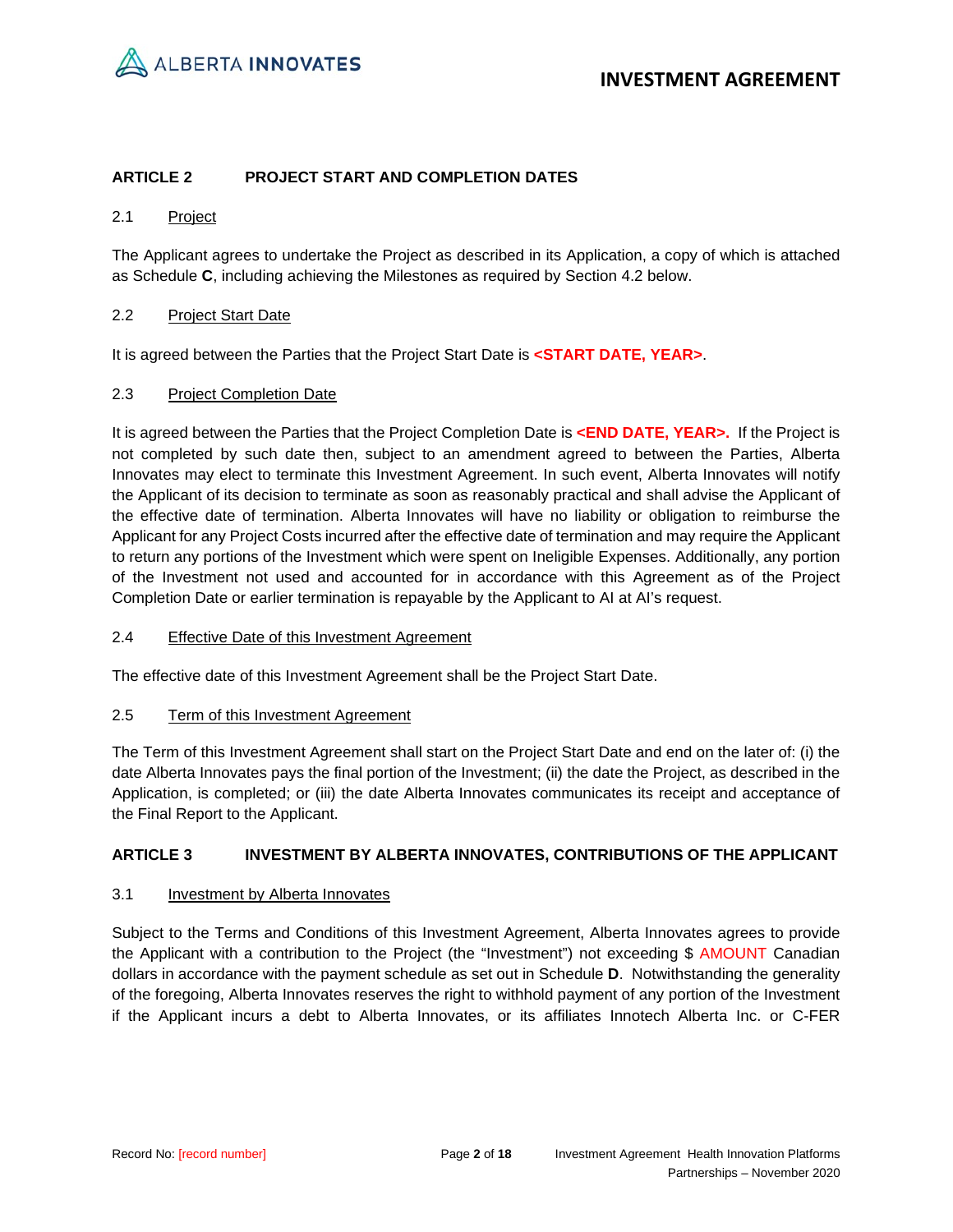

Technologies (1999) Inc. related to or arising from project(s) involving the principal investigator identified in the Application.

If the total Project Costs decrease, Alberta Innovates may elect to adjust its Investment pro-rata in accordance with such decrease. Alberta Innovates shall pay the Investment to the Applicant in the amounts and at the times specified in Schedule **D**.

# 3.2 Milestone Payments

The Investment will be paid over time in accordance with the critical Milestones as set out in Schedule **D**. A Project may have one or more Milestones, to a maximum of XXXXX, to be disbursed throughout the Term of this Investment Agreement, unless an extension is agreed to by the Parties. Upon completion of a Milestone, the Applicant is required to submit a Progress Report or Final Report (as the case may be) to Alberta Innovates. Milestones Generally

Milestones may overlap, but Alberta Innovates will not review more than one Progress Report or issue more than one payment per calendar month.

## 3.3 Interest and Investment

The Applicant shall invest any portion of the Investment paid to the Applicant but not immediately required for the Project, in such a manner that the interest rate or other rate of return will be readily ascertainable.

# 3.4 In-Kind Contributions

For clarity, In-Kind contributions will only be recognized as eligible when the costs incurred by the Applicant are incidental to its ordinary course of business, directly attributable to the Project and easily auditable.

# 3.5 Contributions by the Applicant

The Applicant must apply, pay and deliver their Contribution as set out in Schedule **D**.

### 3.6 Eligible and Ineligible Expenses

The Investment shall only be applied towards Eligible Expenses pursuant to the terms of this Investment Agreement. Guidance concerning what constitutes an "Eligible Expense" versus an "Ineligible Expense" is provided under the definitions of those terms in Schedule **B**. It is a condition of the Investment that Alberta Innovates has the right to require the Applicant to repay to Alberta Innovates any portions of the Investment which were used to cover Ineligible Expenses, and such amount shall constitute a debt immediately owing and repayable on demand by the Applicant to Alberta Innovates.

# **ARTICLE 4 MILESTONE, REPORTING AND PAYMENT TIMELINES**

# 4.1 Terms and Conditions

All Milestone Payments are subject to the Terms and Conditions. Alberta Innovates will pay and deliver the Investment to the Applicant at the times identified in Schedule **D** upon completion of the particular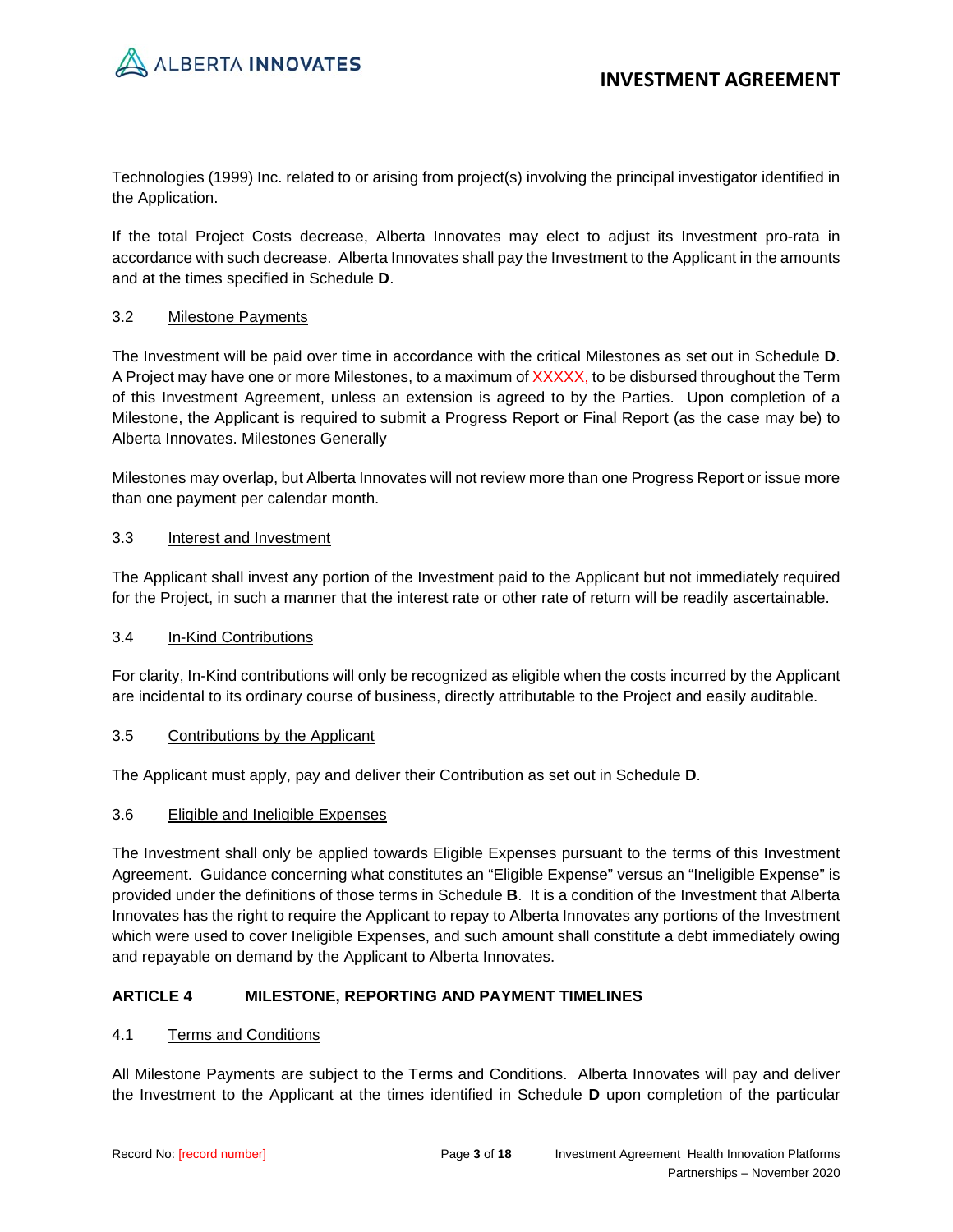

Milestone, and Alberta Innovates' written approval of the completed Progress Report or Final Report, as the case may be. Alberta Innovates may refuse to approve a Progress Report or Final Report, or request changes to such report, as determined in its sole discretion upon written notice to the Applicant advising of the reason for refusing approval and/or requesting a change.

# <span id="page-3-0"></span>4.2 Milestone, Reporting, and Payment Timelines

The Milestone, Reporting, and Payment Timelines are set out in Schedule **D**.

# 4.3 Reporting Obligations During the Project

Alberta Innovates is a Provincial (Crown) Corporation. It is owned by the Government of Alberta. One of Alberta Innovates primary mandates is to support the development and commercialization of new and innovative technologies for the benefit of Alberta and Albertans. In doing so, Alberta Innovates invests public dollars to support the projects it funds. For that reason, Alberta Innovates is required to report to the Government of Alberta on its use of grant funding, to ensure Alberta Innovates mission and mandate are being achieved.

Regular Applicant reporting is a requirement, both during the Term and afterward. Upon the completion of a Milestone (as set out in Schedule D) the Applicant is required to submit a Progress Report in the form provided by Alberta Innovates. These Progress Reports are required to be submitted within thirty (30) days of the completion of the given Milestone. If the Applicant does not provide a Progress Report as required, this will be considered a default and Alberta Innovates may withhold payment of any portion of the Investment associated with that Milestone.

For the final Milestone of the Project, the Applicant will provide Alberta Innovates with a Final Report within thirty (30) days of the Project Completion Date. All Report templates (both for Progress Reports and Final Reports) will be provided by Alberta Innovates. These templates will clearly differentiate between sections that are considered confidential (and can only be disclosed to the Government of Alberta but to no other party), versus portions that are considered non-confidential and can be disclosed in the public domain. For clarity, all Reports (both Progress Reports and the Final Report) may be disclosed to the Government of Alberta in their entirety, on a strictly confidential basis.

The Final Report is intended to provide a high level summary of the Project. It allows Alberta Innovates to compare the actual results achieved to key performance indicators set at the outset of the Project, and to gauge whether the Project was successful. The Final Report may also be used to report to the Government of Alberta. Alberta Innovates will not publish the non-confidential portion of the Final Report in the public domain for six (6) months following the Project Completion Date. If this period is not sufficient for the Applicant to protect its Intellectual Property, or to publish its results in an academic journal or trade industry publication, the Applicant may request a further six (6) month extension. Alberta Innovates will not unreasonably withhold or delay its consent to such a request.

# 4.4 Annual Surveys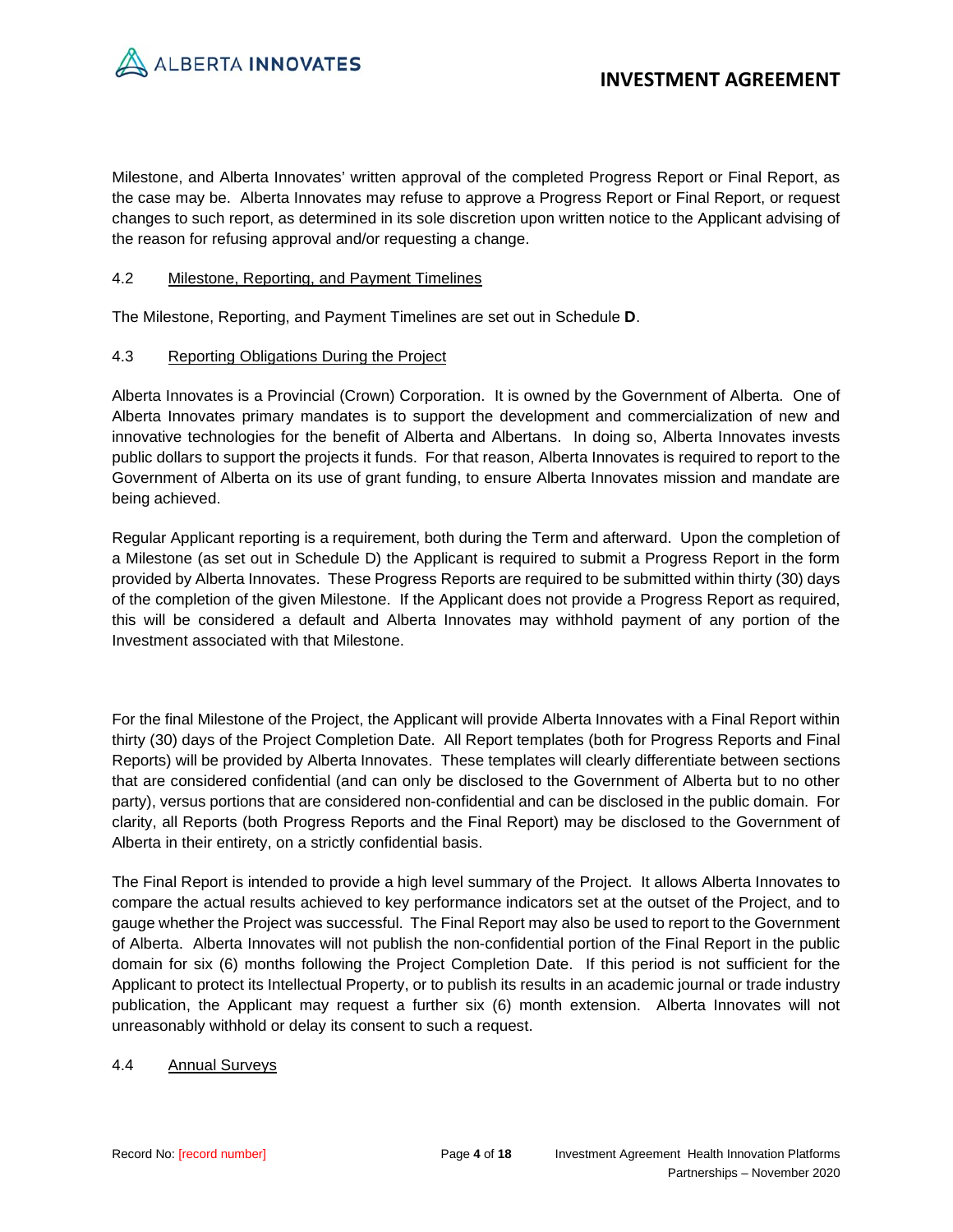

The Applicant further agrees to complete an annual survey in a format to be provided by Alberta Innovates, both during the Term of the Project and for five (5) years thereafter. The information contained within these surveys may be disclosed to third parties or published in the public domain without further notice to the Applicant, provided that prior to such disclosure Alberta Innovates will aggregate such information by removing any identifying particulars of the Applicant. All such information is deemed to be non-confidential for all of Alberta Innovates' purposes and the Applicant agrees to provide such information when requested by Alberta Innovates for five (5) years after the Project Completion Date. Failure to complete the annual surveys may result in the Applicant being ineligible for future funding from Alberta Innovates.

# **ARTICLE 5 CHANGES TO THE PROJECT**

# 5.1 Changes and Review Procedure

Alberta Innovates expects the Applicant to set reasonable Milestone start and completion dates, anticipating times during the Term of the Project when setbacks or unavoidable delays may occur. Should an unforeseen circumstance arise whereby it is not possible to meet the deliverables set out in a particular Milestone, the Applicant may request an amendment to the Investment Agreement by contacting Alberta Innovates' representative set out i[n ARTICLE 6](#page-4-0) below no later than two (2) weeks prior to the next Milestone completion date. Changes may include, but are not limited to, the following: (i) an increase or decrease in the Investment associated with a particular Milestone, or the Project as a whole; (ii) a proposed change in the scope of the Project; (iii) a delay in the completion of a Milestone, irrespective of any impact on the Project Completion Date; (iv) a Change in Control of the Applicant; or (v) any other changes as determined by Alberta Innovates. Upon review of the request, Alberta Innovates may, at its sole and unfettered discretion, approve, decline or request further information concerning the change. Should a change be approved by Alberta Innovates, the remainder of the Investment Agreement shall remain in full force and effect unamended. Depending on the nature of the change, Alberta Innovates may require the Parties to execute an amendment to the Investment Agreement or by notice to all Parties that a new Milestone, Reporting & Payment Schedule **D** has been approved. If the requested change is declined, the Applicant may either elect to proceed with the Project as previously approved by Alberta Innovates or terminate the Investment Agreement, in which case no further payments from the Investment will be provided.

# 5.2 Cumulative Changes in Excess of Twelve Months

For clarity, any changes over the Term of the Project that result in more than a twelve (12) month extension from the original Project Completion Date will not be approved by Alberta Innovates. Should such changes delay the Project Completion Date for more than twelve (12) months from the initial Project Completion Date, all funding from Alberta Innovates shall cease on the day after the one year anniversary of the original Project Completion Date, unless otherwise approved by Alberta Innovates in writing.

# <span id="page-4-0"></span>**ARTICLE 6 NOTICES**

# 6.1 Generally

Any notice or other communication regarding the matters contemplated by this Investment Agreement shall be delivered to the individuals listed below and must be in writing and delivered by courier, registered mail or email, as follows: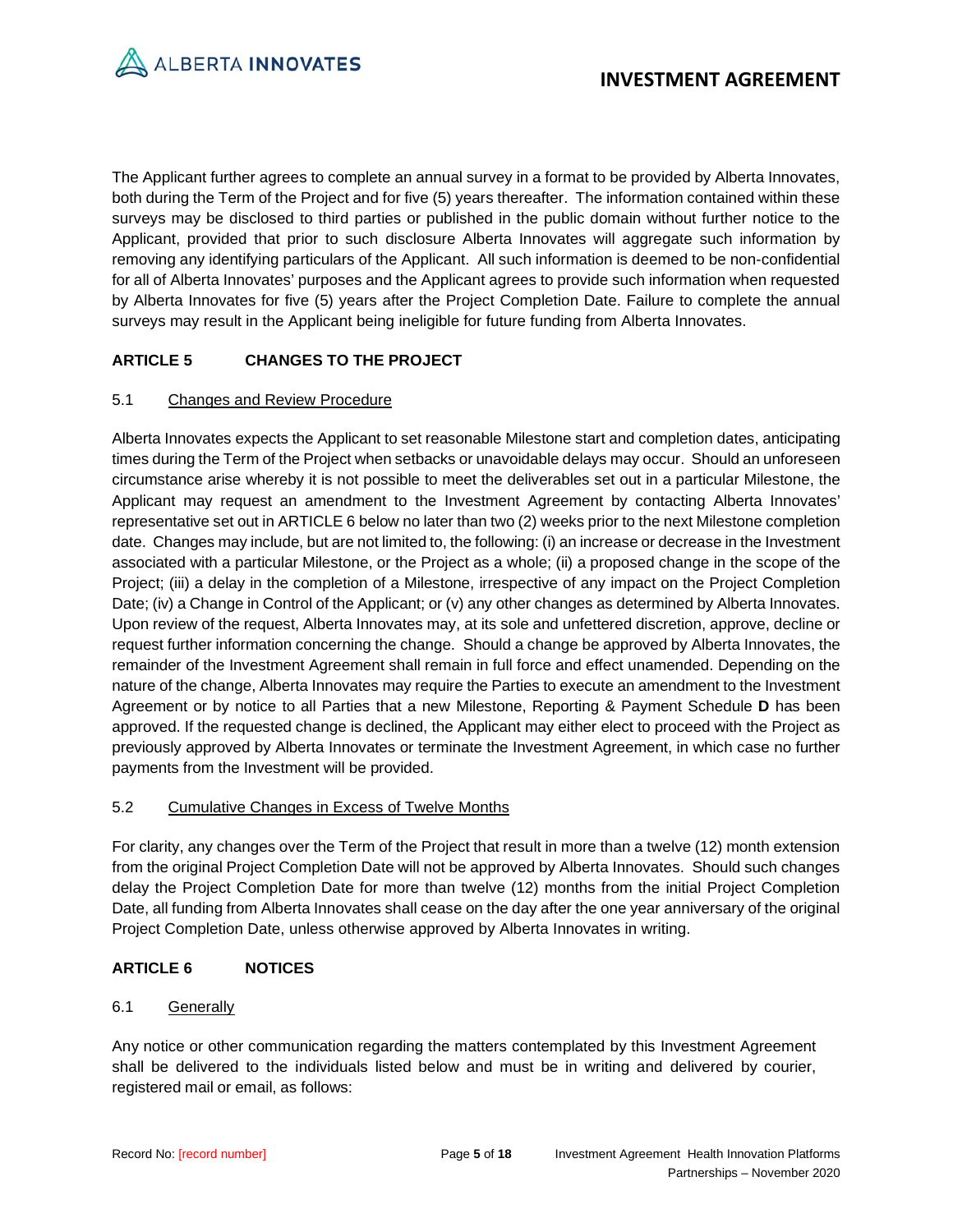

# **IF TO ALBERTA INNOVATES**:

### **For Project Matters:**

Name: Address: 1500 – 10104 103 Ave NW, Edmonton, AB T5J 4A7 Phone: Email:

### **For Agreement Matters:**

| Name:    | Kathy Morrison                            |
|----------|-------------------------------------------|
| Title:   | Senior Program Associate                  |
| Address: | 250 Karl Clark Road, Edmonton, AB T6N 1E4 |
| Phone:   | 780-429-7655                              |
| Email:   | Kathy.morrison@albertainnovates.ca        |

# **IF TO THE APPLICANT**:

Please complete the following:

**For Project Matters:** Name: Address:

Phone: Email:

**For Agreement Matters:** Name:

Address: Phone: Email:

If the individual(s) named above is different than the Applicant Representative named in the Application, such person(s) must have the authority and permission to have access to the Application and any attachments, the Investment Agreement, and all future correspondence, forms and other documentation. The person(s) listed above is deemed the Applicant Representative on a go-forward basis.

A notice is deemed to be delivered and received on the date of delivery if delivered prior to 4:30 p.m. (MST time) on a Business Day and otherwise on the next Business Day.

A Party may change its address for service from time to time by notice given to the other Party in accordance with the foregoing provisions.

# *[The remainder of this page has been intentionally left blank. Signature pages follow]*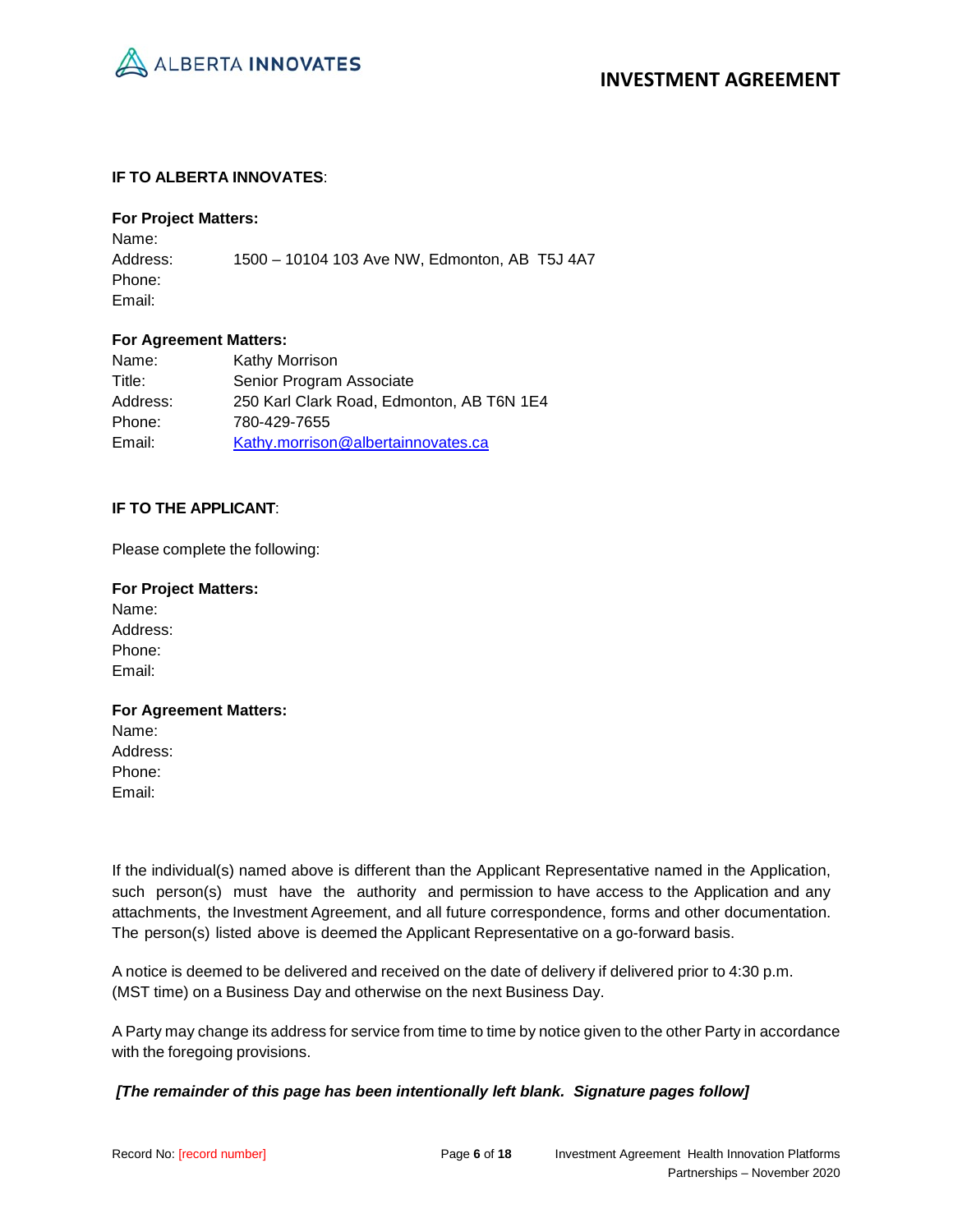

# **ALBERTA INNOVATES**

[Name of Authorized Signatory Title]

[Name of Authorized Signatory Title]

[THIS SPACE LEFT INTENTIONALLY BLANK]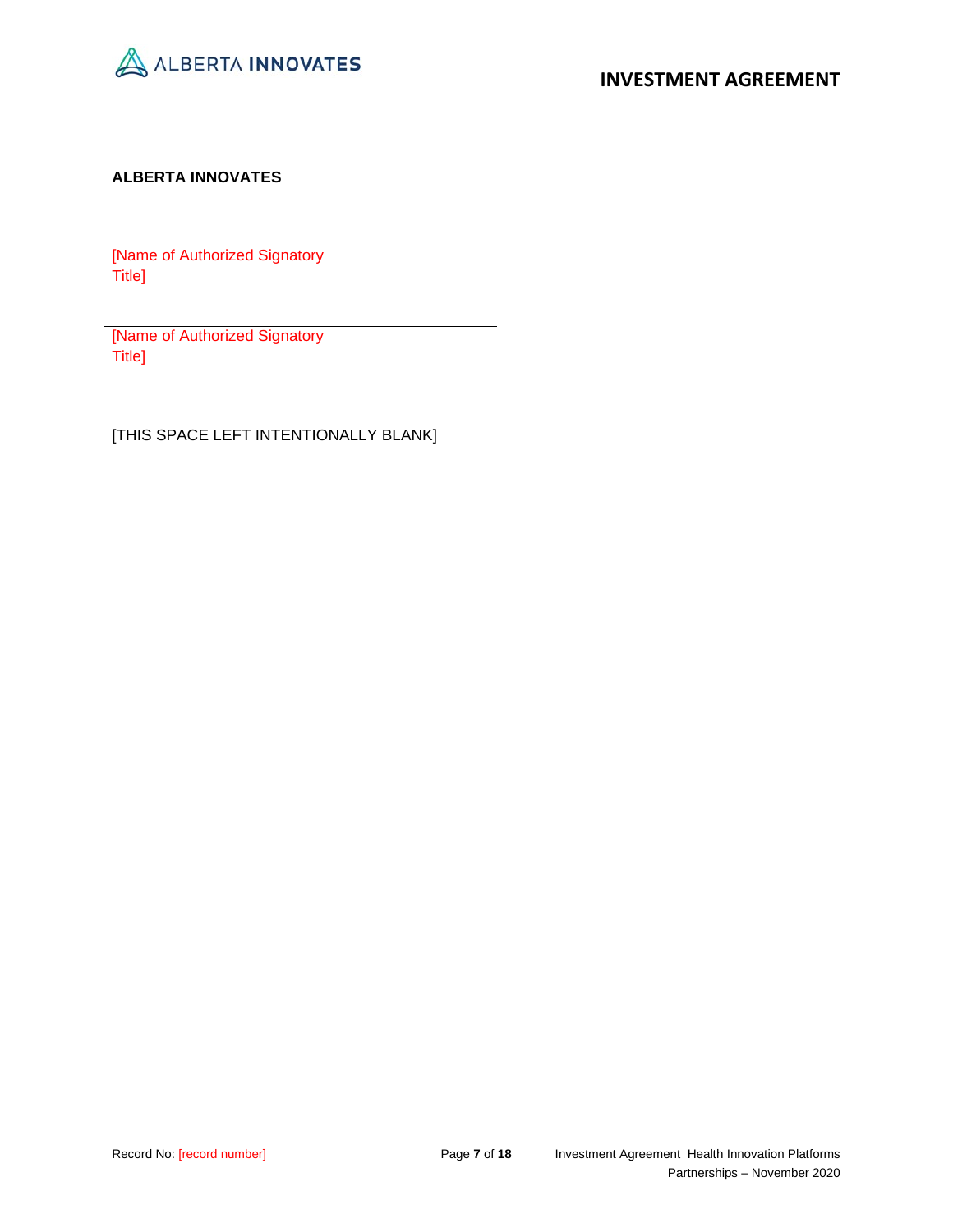

# **CONSENT AND ACKNOWLEDGEMENT TO BE BOUND TO THE INVESTMENT AGREEMENT BY THE APPLICANT:**

The undersigned agrees to be bound by this Investment Agreement.

# **[APPLICANT – exactly as written on the first page]**

Per: (printed name):

Position:

I have authority to bind the Applicant.

[THIS SPACE LEFT INTENTIONALLY BLANK]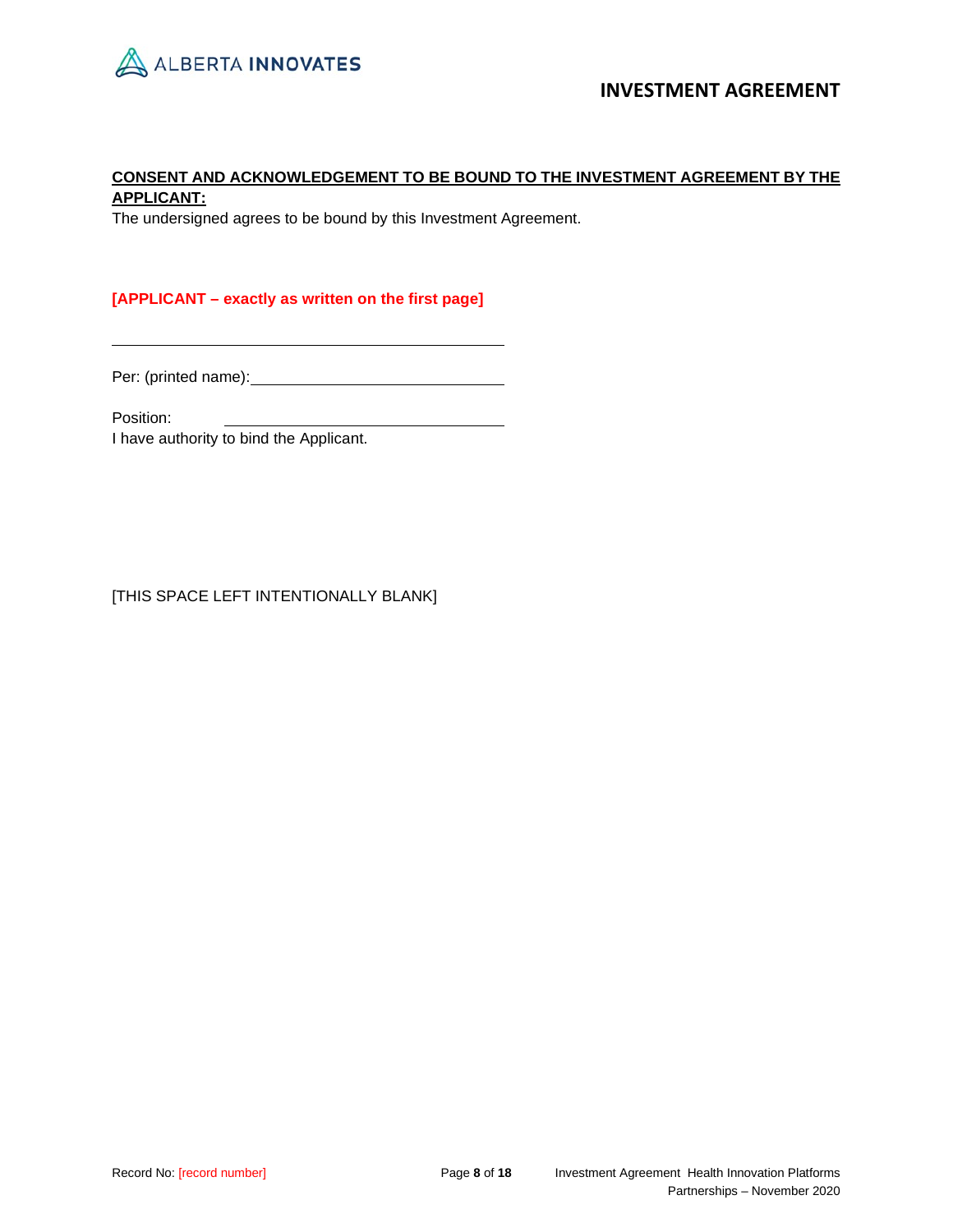

### **SCHEDULE A – TERMS AND CONDITIONS**

### **THE FOLLOWING LEGAL TERMS AND CONDITIONS ARE INCORPORATED INTO AND FORM PART OF THE INVESTMENT AGREEMENT. PLEASE REVIEW THESE TERMS CAREFULLY.**

### **1. Conditions of Payment**

Alberta Innovates' obligation to pay the Investment, or any portion or instalment thereof, is conditional on:

- (a) the Applicant at all times being in compliance with the Investment Agreement;
- (b) the Project progressing as set out in Article 4 MILESTONE, REPORTING AND PAYMENT TIMELINES above;
- (c) the Project being completed by the Project Completion Date;
- (d) the Contribution to carry out and complete the Project remaining in place and being applied in accordance with Article 4 MILESTONE, REPORTING AND PAYMENT TIMELINES;
- (e) timely completion of all Reports as required.

### **2. Use of Sub-Contractors**

It is understood that the Applicant may require the use of another entity as a Sub-Contractor in order to adequately complete the Project. Where such Sub-Contractors are utilized, a collaboration letter, contract or agreement between the Applicant and the Sub-Contractor(s) must be in place prior to the Applicant proceeding with the Milestone which requires assistance from the Sub-Contractor, and a copy of the same will be provided to Alberta Innovates upon request, and on a strictly confidential basis. The Applicant shall be solely responsible for all work, acts, defaults any liabilities of any Sub-Contractor(s) so engaged and agree to release Alberta Innovates from all liability in respect of same.

### **3. Alberta Innovates' Right to Terminate Funding**

Notwithstanding any other term of this Investment Agreement, Alberta Innovates may terminate its obligations under this Investment Agreement immediately or at any time during the Term in the event the Government of Alberta at any time suspends, revokes, reduces or terminates funding to Alberta Innovates. In such event this Investment Agreement shall terminate immediately subject to the obligation of the Applicant to provide a summary Report as set out below. Alberta Innovates will notify the Applicant of such suspension as soon as is reasonably practicable.

Notwithstanding any other terms of this Investment Agreement, Alberta Innovates may terminate this Investment Agreement at any time without cause on thirty (30) days' written notice to the Applicant, and Alberta Innovates' obligation to make any further payments of the Investment shall cease upon delivery of such notice.

Alberta Innovates additionally has the right to unilaterally terminate the Investment for any Project that incurs a Default or a Change of Control. However, Alberta Innovates will not terminate the Investment in the case of a Change of Control where:

- (a) the Applicant continues to satisfy the minimum requirements to be eligible for the Program; and
- (b) Alberta Innovates, the Applicant, and the new entity execute an assignment and novation agreement whereby the original Applicant agrees to assign its rights to the new entity, and the new entity assumes all obligations under the Investment Agreement and Alberta Innovates consent to such assignment and assumption.

In the event of early termination as aforesaid, the Applicant will not be obligated to deliver the Final Report, but will provide to Alberta Innovates a Progress Report summarizing the outcomes of the Project up to the effective date of such termination, such report to be delivered not later than ninety (90) days from the date of termination.

### **4. Termination of the Project for Delay**

If the Applicant suspends or delays the Project for any reason whatsoever for a period in excess of one (1) year, or for periods which in the aggregate exceed twelve (12) months during the Term of the Project, then Alberta Innovates may terminate this Investment Agreement immediately upon notice to the Applicant, in which case Alberta Innovates will have no further payment obligation. If the Applicant terminates its part of the Project for any reason prior to the Project Completion Date, Alberta Innovates must be notified immediately. Nothing will excuse the Applicant from providing a Progress Report summarizing the outcomes of the Project up to such date of termination.

Upon receipt of notice of termination except for reason of Default, the Applicant shall be entitled to be reimbursed for actual costs legally incurred prior to the date of termination, including all direct costs incurred in winding down the Project, which such reasonable costs will include actual non-cancellable, legal commitments made by the Applicant, as confirmed and approved by Alberta Innovates. The Applicant will use reasonable efforts to ensure that any financial commitments made by the Applicant during this Investment Agreement which can be terminated immediately upon receipt of notice of termination to ensure the liabilities created pursuant to this Investment Agreement are reduced to a minimum.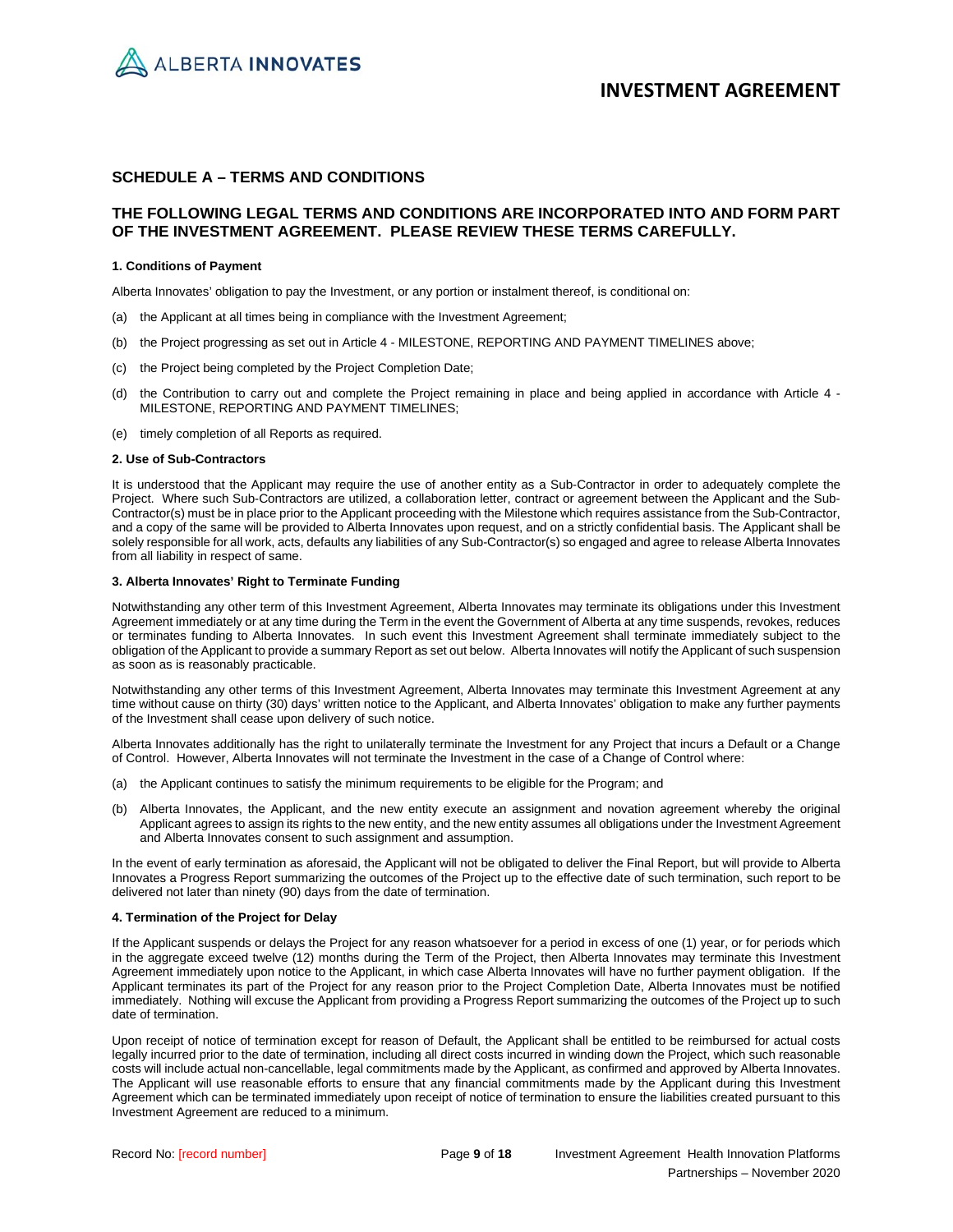

#### **5. Repayment of the Investment**

Alberta Innovates has the right to require the Applicant to repay any portions of the Investment paid to the Applicant where:

- (a) the Applicant fails to comply with all reporting requirements set out in this Investment Agreement;
- (b) the Project is terminated by the Applicant prior to the Project Completion Date; or
- (c) the Applicant incurs a Default.

In any of these instances, any amount of the Investment already advanced to the Applicant shall constitute a debt owed by the Applicant to Alberta Innovates on a dollar for dollar basis, together with interest, which shall accumulate from and after the date of notice of termination from Alberta Innovates at the prime rate for commercial loans fixed by the Royal Bank of Canada at that date, plus 3%. Such debt plus accrued interest is due and payable within forty-five (45) days of Alberta Innovates delivering the notice of termination.

For clarity, Alberta Innovates will not require the Applicant to repay portions of the Investment where a Milestone could not be completed, or one of the desired outcomes of the Project was not achieved, despite the best efforts of the Applicant. Alberta Innovates acknowledges that unforeseen technical issues and other delays may occur which are outside the Applicant's reasonable control, and for that reason the Applicant is offered the opportunity to request an amendment to this Investment Agreement, per the procedure set out in Article 5.1 above – Changes and Review Procedure. Alberta Innovates may however require the Applicant to repay all or a portion of the Investment in any of the circumstances listed above where there is evidence of misuse of the Investment, a serious breach or Default, or other egregious behaviour on the part of the Applicant, as determined by Alberta Innovates in its sole discretion.

### **6. Intellectual Property**

Alberta Innovates makes no claim to any Intellectual Property generated as a result of its Investment in the Project. The Applicant acknowledges the importance to Alberta Innovates that any Intellectual Property that may be generated through the Project be used to the benefit of Alberta and Albertans. Ownership of any Intellectual Property developed through the Project will follow the practices of the Applicant and agreement(s) to which the Applicant is a party, and a copy of such agreement must be provided to Alberta Innovates as proof of compliance with this requirement upon request, and on a strictly confidential basis.

#### **7. Representations and Warranties**

Alberta Innovates represents and warrants that:

- (a) it is a Provincial research and innovation corporation established pursuant to the laws of Alberta and is in good standing under the laws of such jurisdiction;
- (b) it has all necessary power and authority to enter into, deliver, and perform its obligations under this Investment Agreement and all necessary action has been taken to approve this Investment Agreement and the transactions contemplated herein; and
- (c) the entering into and performance of this Investment Agreement does not violate or breach any other agreement to which Alberta Innovates is a party, or any of its constating documents.

### **8. Representations of the Applicant**

The Applicant represents and warrants that, both at the time of signing this Investment Agreement and throughout the Term:

- (a) all information contained in the Application, together with any other documentation provided to Alberta Innovates in relation to the Project is accurate and complete, and will remain so in all material respects during the Term of this Investment Agreement;
- (b) it has made full, true and plain disclosure of all facts relevant to the Project and its commitments under this Investment Agreement and will comply with same throughout the term, including specifically any ongoing disclosure and reporting obligations;
- (c) it has all necessary power and authority to execute, deliver and perform its obligations under this Investment Agreement and all necessary action has been taken by it to approve this Investment Agreement and the transactions contemplated hereby;
- (d) the entering into and performance of this Investment Agreement does not violate or breach any other agreement to which it is a party or any of its constating documents, and that throughout the Project it will remain an eligible entity under the guidelines set out in the Program Guide;
- (e) it will ensure that the individuals named in the Project who are employees or contractors of the Applicant will be assigned to or otherwise enabled to perform their respective roles in the Project;
- (f) it will complete the Project in accordance with Schedule **D** and the Application;
- (g) it will only use the Investment solely for Eligible Expenses related to the Project; and
- (h) it will not change the Project in any way from what is set out in the Application without the prior written consent of Alberta Innovates, which consent may be withheld for any reason.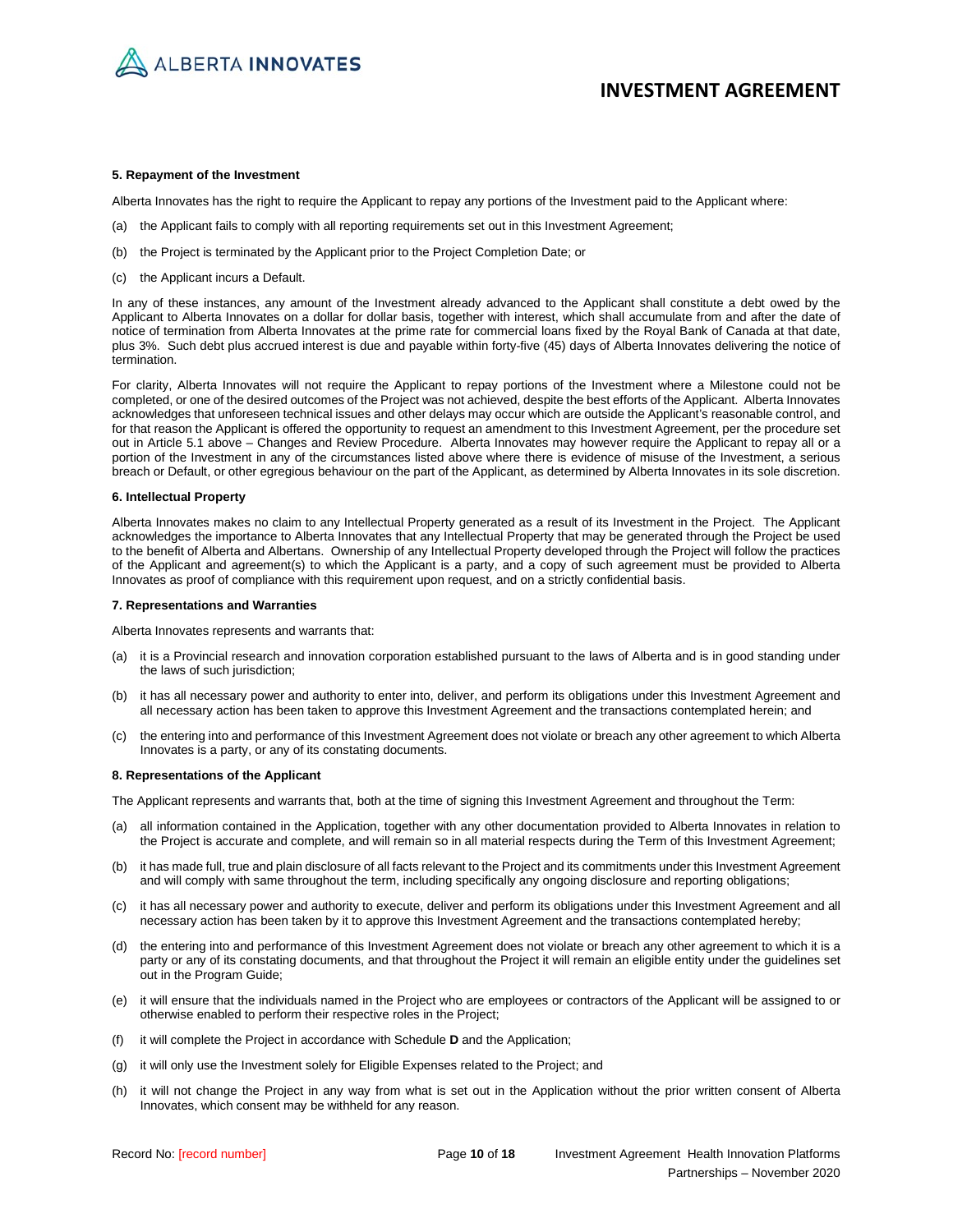

### **9. Records, Reporting and Monitoring**

During the Term and for a period of five (5) years thereafter, the Applicant shall maintain or cause to be maintained full, accurate and complete records of the activities conducted in furtherance of, and the results achieved through the conduct of the Project, including without limitation full, accurate and complete records and books of account relating to the receipt and expenditure of the Investment. The Applicant acknowledges that certain records required to be maintained under this Investment Agreement may be subject to the protection and access provisions of the *Freedom of Information and Protection of Privacy Act* (Alberta) (FOIP). Alberta Innovates may, from time to time, upon reasonable prior notice to the Applicant, audit or examine the records or books of account to be maintained in accordance with this section. The costs of any such audit, examination or report shall be paid by Alberta Innovates unless such audit, examination or report reveals a breach of this Investment Agreement or a failure by the Applicant to maintain proper records as required by this section, in which case the costs shall be paid by the Applicant.

Alberta Innovates shall be entitled, at reasonable times and upon reasonable prior notice to the Applicant to have their authorized agents attend at the premises of the Applicant or the location where the Project is being carried out for the purposes of examining the files, documents, records and other assets pertaining to the Project, or to assess whether the Applicant is complying with the terms of this Investment Agreement. The Applicant agrees to provide Alberta Innovates' authorized agents with all such assistance as may be reasonably required during such inspection. For clarity, such right of inspection shall be limited to the purpose of ascertaining whether this Investment Agreement has been complied with, and Alberta Innovates will not have any general right to obtain custody or copies of the records of the Applicant except as contemplated by this section.

#### **10. Forms**

The Applicant agrees to use Alberta Innovates' standard form documents found on the Alberta Innovate[s Grants Management System](https://albertainnovates.smartsimple.ca/s_Login.jsp) (GMS) and other forms or reporting templates which may be provided by Alberta Innovates from time to time during the course of completing and reporting on the Project. Alberta Innovates may update or amend its standard forms from time to time without notice to the Applicant. Accordingly, the Applicant is encouraged to access the particular form from Alberta Innovates' website at the time it is required in order to ensure the most current version of the form is used.

### **11. Publications and Public Messaging**

All publications, presentations and public messages concerning the Investment, or the Project must acknowledge the contribution of Alberta Innovates, the Ministry of Jobs, Economy & Innovation and the Government of Alberta, where applicable, and be provided to Alberta Innovates in draft form for review to ensure appropriate acknowledgement is included in accordance with this Section 11, such confirmation to be received no later than ten (10) Business Days from the date of the request. Use of the full legal name 'Alberta Innovates' is required, rather than 'AI' or a similar acronym. Such approvals shall not be unreasonably withheld. Alberta Innovates' financial support or investment in a Project in no way constitutes an endorsement of the Project or the Applicant, and any suggestion or statement that Alberta Innovates endorses or approves of a Project or a party involved in the Project is strictly prohibited and may result in termination of this Investment Agreement by Alberta Innovates.

### **12. Academic Publications**

The Parties agree that it is part of the Applicant's mission and policies to disseminate information and make it available for the purpose of scholarship, subject to the foregoing Section 11. Notwithstanding Section 11, the Applicant shall have the right to publish any Intellectual Property generated in the course of the Project in accordance with academic standards without restriction, provided the contributions of Alberta Innovates, the Ministry of Economic Development, Trade and Tourism, and the Government of Alberta are acknowledged in such academic publication. Such publications may include, but are not limited to, abstracts, or presentation to a journal, editor, meeting, seminar or other third party.

### **13. Non-Confidential Information and Publication of Non-Confidential Information**

In accordance with ARTICLE 4, the Applicant acknowledges and agrees that, as a public body, Alberta Innovates is required to report on and promote the success of innovation initiatives within the Province of Alberta. Accordingly, Alberta Innovates may publish and/or disseminate in the public domain certain information about the Project contained in the Application, the Progress and Final Reports, and/or annual surveys, but only where such information is explicitly marked as 'non-confidential'. Alberta Innovates may also use and disclose the Final Report in accordance with the terms of ARTICLE 4.3.

### **14. Freedom of Information (FOIP)**

Alberta Innovates is governed by FOIP. This means Alberta Innovates may be asked to disclose the information received under this Investment Agreement, or other information delivered to Alberta Innovates in relation to the Project, when an access request is made by anyone in the general public.

In the event an access request is received by Alberta Innovates, exceptions to disclosure within FOIP may apply. If an exception to disclosure applies, certain information may be withheld from disclosure. The Applicant is encouraged to familiarize itself with FOIP. Information regarding FOIP can be found a[t http://www.servicealberta.ca/foip/.](http://www.servicealberta.ca/foip/)

### **15. Liability and Indemnities**

Alberta Innovates shall not be liable in any way whatsoever to the Applicant or any of its directors, officers, employees, agents,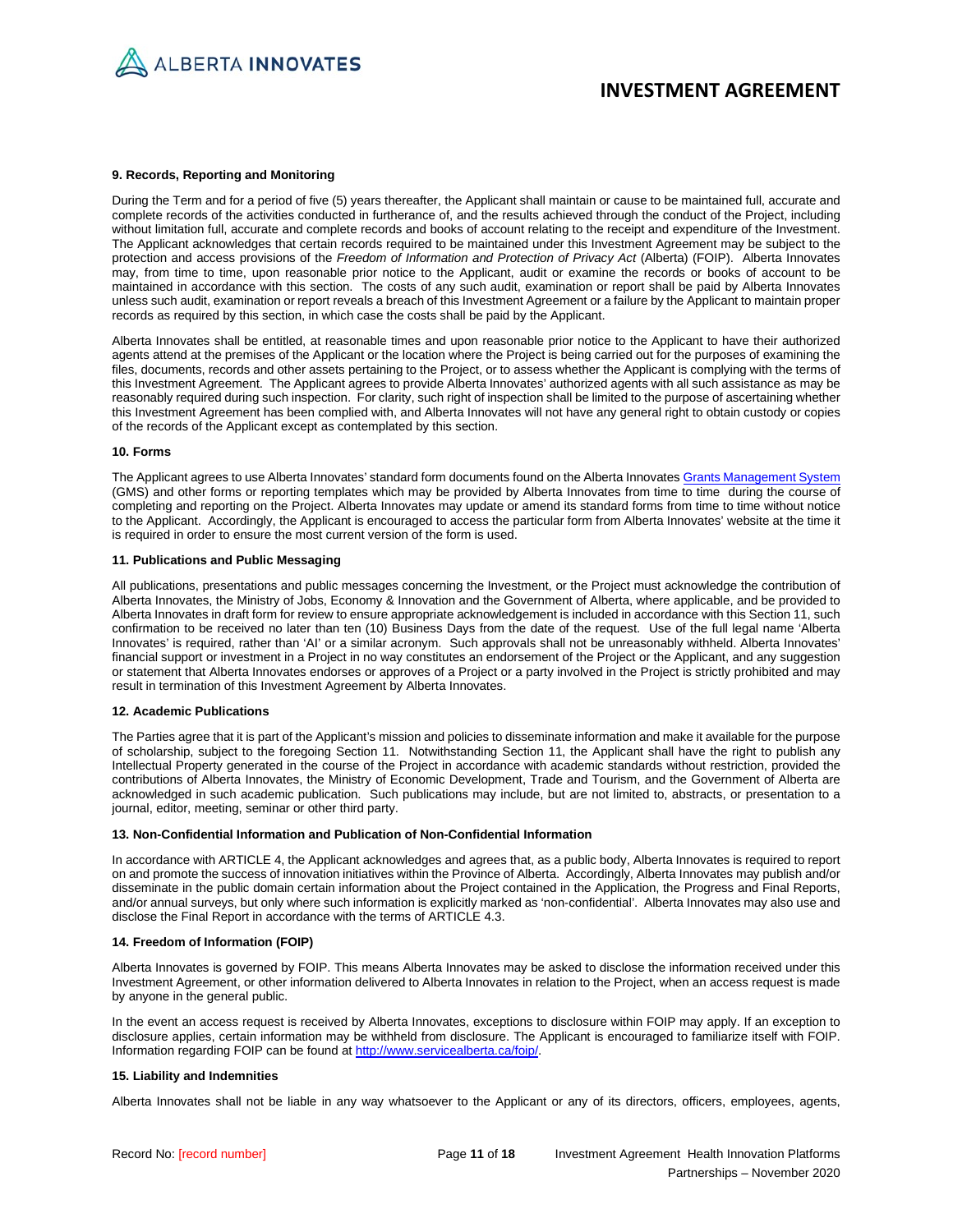

personal legal representatives and/or heirs for any losses, damages or claims, including but not limited to indirect, incidental, consequential, or special damages or any loss of profits, loss of business opportunity, loss of revenue, or any other loss or injury suffered or arising in any way whatsoever in the course of the Project, whether arising before or after submitting an Application or entering into the Investment Agreement with Alberta Innovates.

The Applicant agrees to indemnify, defend and hold harmless Alberta Innovates, its directors, officers, employees and agents against and from any and all third party claims, demands, actions and costs whatsoever (including legal costs on a solicitor and his own client full-indemnity basis) that may arise directly or indirectly out of any act or omission of the Applicant, or any of its directors, officers, employees, contractors, agents or legal representatives or the negligence or tortious act or willful misconduct of the Applicant or any of its directors, officers, employees, contractors, agents or legal representatives in relation to their obligations under this Investment Agreement.

This section will survive termination or expiry of this Investment Agreement.

#### **16. Insurance**

The Applicant shall, at its own expense and without in any way limiting its liabilities herein, insure its operations under a contract of General Liability Insurance, in accordance with the *Insurance Act* (Alberta), in an amount of not less than \$2,000,000 inclusive per occurrence, insuring against bodily or personal injury and property damage, including the loss of use thereof. Such insurance must be in place before the signing of this Investment Agreement and shall be maintained during the Term. The Applicant acknowledges that no protection is available from Alberta Innovates for any third-party claims pursuant to the Project. The Applicant shall provide a certificate of insurance when requested by Alberta Innovates. Where permitted by its constating documents and bylaws, the Applicant may elect to self-insure its obligations under this section.

#### **17. Dispute Resolution**

In the event of any dispute regarding the interpretation of any provision of this Investment Agreement, the Parties agree to refer the matter to joint discussion by senior officials of the Applicant and Alberta Innovates. If such senior officials cannot resolve a dispute, the Parties may agree to participate in mediation with a mutually acceptable mediator. Mediation will proceed on the following basis:

- (a) if the Parties cannot agree on a mediator they will ask the President or Executive Director of the Alberta Arbitration and Mediation Society to assist in the selection process;
- (b) the Parties will share the cost of the mediator equally and bear their own costs incurred with respect to the mediation, including but not limited to any legal costs;
- (c) no evidence of anything said or of any admission or communication made in the course of the mediation shall be admissible in any further legal proceedings, except with the consent of all Parties; and
- (d) any resolution reached will be based on the full participation of an agreement between the Parties.

For clarity, nothing in this Investment Agreement shall abrogate Alberta Innovates' rights to seek judicial or equitable relief or to enforce the terms of this Investment Agreement in a court of law.

### **18. No Partnership, Joint Venture or Agency**

Nothing in this Investment Agreement shall be deemed to create a partnership, joint venture, association, agency, trust, or employeremployee relationship and no Party shall be authorized to hold itself out or to act as the agent or employee of any other Party for any purpose whatsoever.

### **19. Governing Law**

This Investment Agreement shall be governed by the laws of the Province of Alberta and the laws of Canada applicable therein and the Parties hereby irrevocably attorn to the exclusive jurisdiction of the courts of the Province of Alberta for all disputes arising under this Investment Agreement.

#### **20. Interpretive Aids**

All references to the singular include the plural and vice versa and references to one gender include both genders and gender-neutral parties, where applicable. Derivations of terms or expressions defined herein shall have a corresponding meaning to the defined term or expression. The headings, article and section references appearing in this Investment Agreement are for convenience and ease of reference only and in no way define, limit or describe the scope or intent of this Investment Agreement or any part thereof. All of the provisions of this Investment Agreement shall be construed to be covenants and agreements as though the words specifically expressing covenants or agreements were used in each separate provision hereof. All recitals and schedules to this Investment Agreement are expressly incorporated herein. Any references to a statute include all applicable regulations, all amendments to that statute or applicable regulations and any statute or applicable regulation that supplements or replaces such statutes or applicable regulations, as the case may be. All monetary references are in lawful currency of Canada.

### **21. Assignment**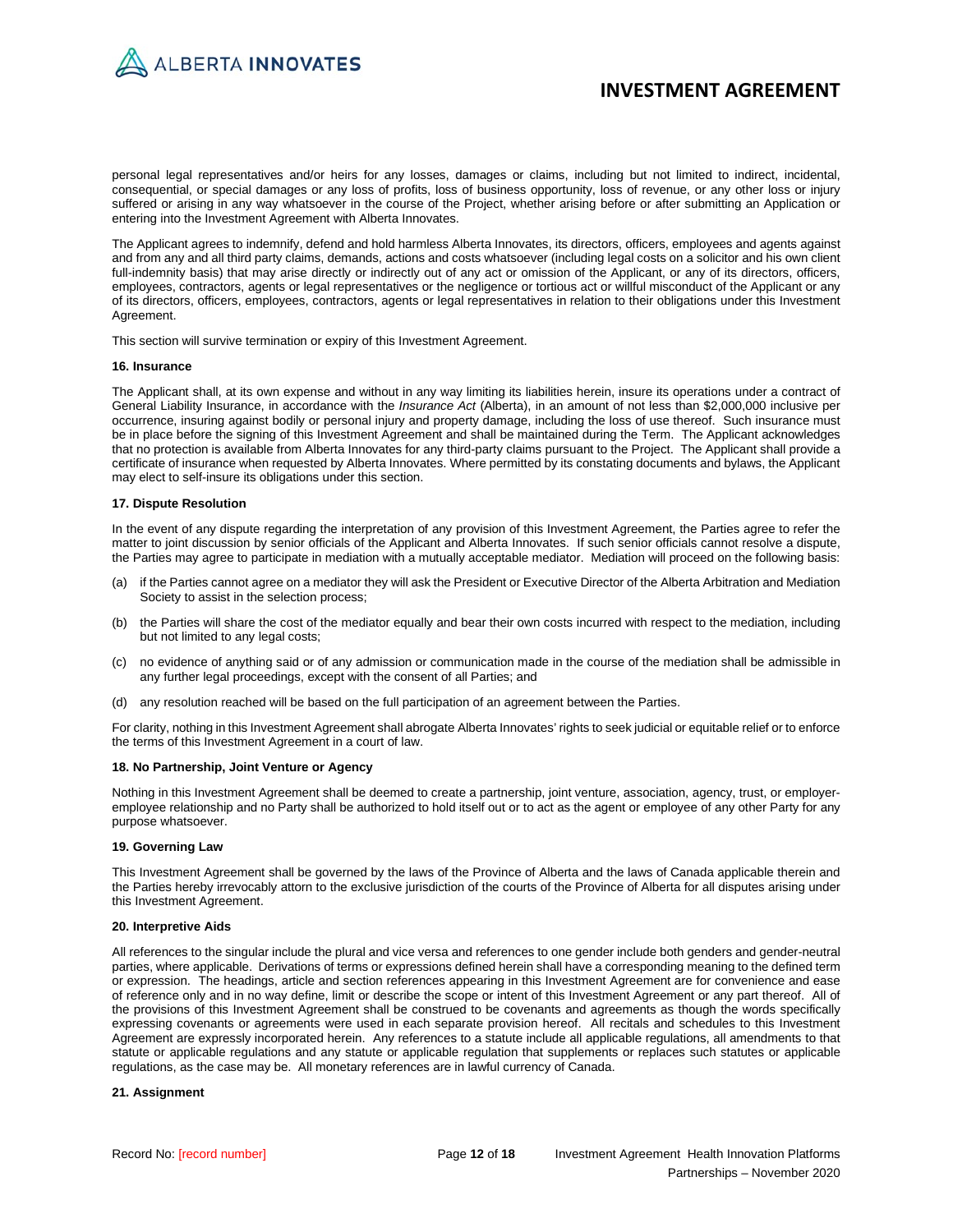

Alberta Innovates may assign its rights under this Investment Agreement to an 'affiliate' (as that term is defined in section 2(1) of the *Business Corporations Act* (Alberta)) or successor entity on written notice to the Applicant.

### **22. General Terms and Conditions**

A waiver of any provision of this Investment Agreement must be in writing and signed by the Party providing the waiver and is legally binding only in the specific instance and for the specific purpose for which it was given. The failure or delay of any Party to exercise any right under this Investment Agreement does not constitute a waiver of that right. No single or partial exercise of any right will preclude any other or further exercise of that right or the exercise of any other right, and no waiver of any of the provisions of this Investment Agreement will constitute a waiver of any other provision (whether or not similar).

If any provision of this Investment Agreement or its application to any Party or circumstance is determined by a court of competent jurisdiction to be illegal, invalid or unenforceable, it will be ineffective only to the extent of its illegality, invalidity or unenforceability without affecting the validity or the enforceability of the remaining provisions of this Investment Agreement and without affecting its application to the other Parties or circumstances.

This Investment Agreement does not and is not intended to confer any rights or remedies upon any Person other than the Parties. Any third party is not entitled to rely on the provisions of any project document in any action, suit, proceeding, hearing or other forum.

This Investment Agreement, including all schedules hereto, constitutes the entire agreement between the Parties as they relate to the obligations of Alberta Innovates under the Program. This Investment Agreement supersedes all other understandings, agreements and representations with Alberta Innovates. There are no representations, warranties, terms, conditions, covenants or other understandings, express or implied, collateral, statutory or otherwise from Alberta Innovates that the Parties are relying on in entering into and completing the Project. The Parties hereto acknowledge and agree that: (i) each Party has read and understands the terms and provisions of this Investment Agreement, have had the opportunity to review same with their legal counsel, and any rule whereby an ambiguity is to be resolved against the drafting Party does not apply in the interpretation of this Investment Agreement; and (ii) the terms and provisions of this Investment Agreement will be construed fairly as to all Parties hereto and not in favour of or against any Party, regardless of which Party was generally responsible for the preparation of this Investment Agreement.

Each Party agrees to execute, acknowledge and deliver such further instructions, and to do all such other acts, as may be necessary or appropriate in order to carry out this Investment Agreement.

If any act is required by the terms of this Investment Agreement to be performed on a day which is not a Business Day, the act will be valid if performed on the next succeeding Business Day.

This Investment Agreement may be executed in any number of counterparts and delivered via facsimile or electronically in portable document format. Each such counterpart, when so executed and delivered, shall be deemed an original and all such counterparts, when taken together, shall constitute one and the same instrument.

This Investment Agreement may be modified or amended by mutual agreement of the Parties. Depending on the nature of the change, Alberta Innovates will determine if a formal amending agreement is necessary, or if updated Schedules can be circulated electronically without the need for a formal amendment.

[THIS SPACE LEFT INTENTIONALLY BLANK]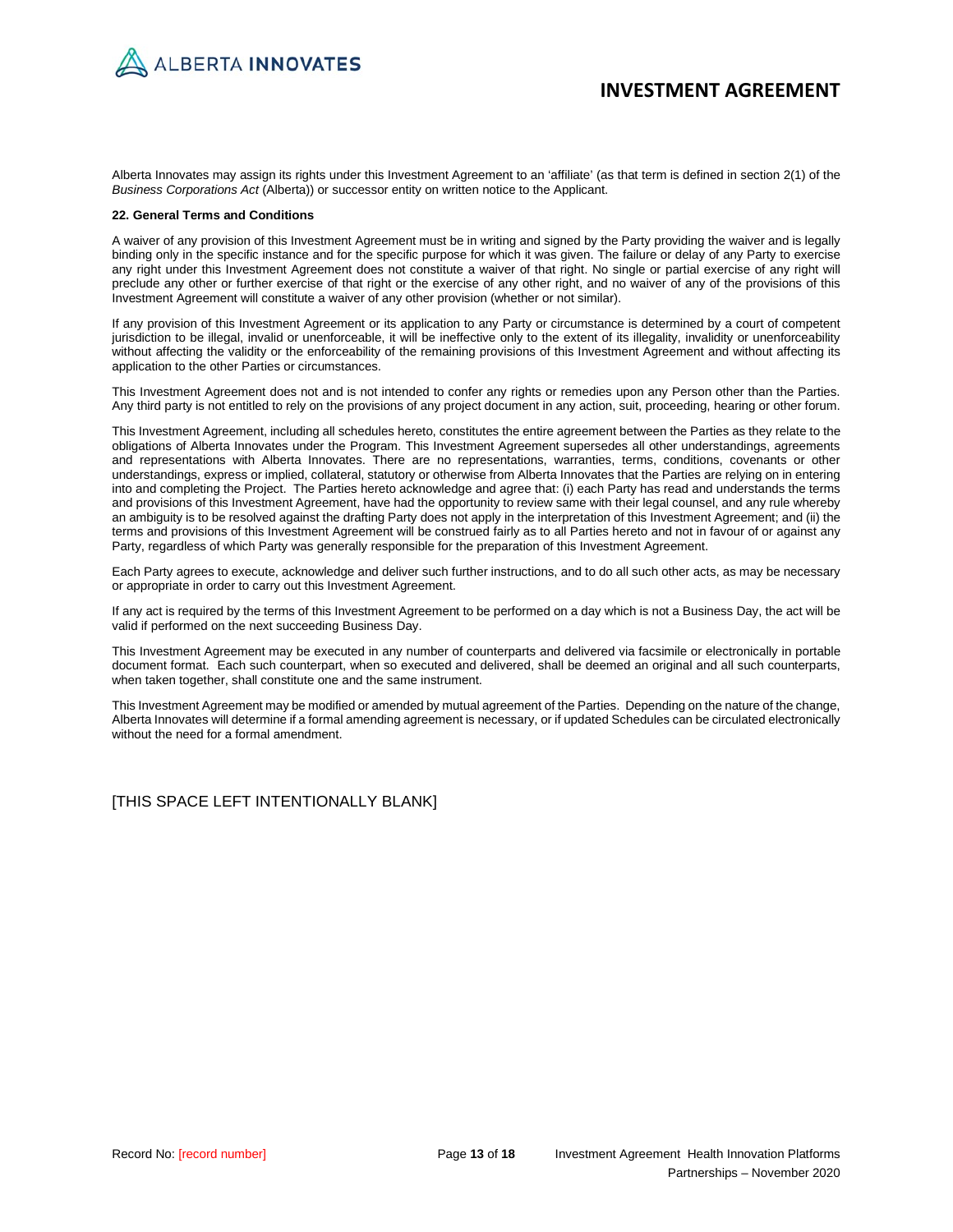

### **SCHEDULE B – DEFINED TERMS**

### **FOR THE PURPOSES OF THIS AGREEMENT, THE FOLLOWING TERMS ARE DEFINED TO HAVE THE CORRESPONDING MEANING:**

- (a) "**Applicant**" means the entity identified on the front page of this Investment Agreement who completed and submitted an approved Application;
- (b) "**Applicant Representative**" means the individual who is authorized to act on behalf of the Applicant;
- (c) "**Application**" means the application submitted by the Applicant, and attached as Schedule **C**;
- (d) "**Business Day**" means any day other than a Saturday, Sunday, or statutory holiday in the Province of Alberta;
- (e) "**Change of Control**" means any change in Control of a Person, directly or indirectly, by any means whatsoever (whether by merger, plan of arrangement, sale of shares or other equity interest through a single transaction or a series of related transactions;
- (f) "**Contribution**" means the financial contribution to be provided by the Applicant as detailed in Article 3;
- (g) "**Control**" means one or more of the following:
	- i a body corporate is controlled by a Person if: (A) securities of the body corporate to which are attached more than 50% of the votes that may be cast to elect directors of the body corporate are beneficially owned by the Person; and (B) the votes attached to those securities are sufficient to elect a majority of the directors of the body corporate;
	- ii an association, partnership, or other organization is controlled by a Person if: (A) more than 50% of the ownership interests, however designated, into which the association, partnership or other organization is divided are beneficially owned by the Person; and (B) the Person is able to direct the business and affairs of the association, partnership, or other organization; and
	- iii a Person that controls another Person is deemed to control any Person that is controlled or deemed to be controlled by the other Person;
- (h) "**Default**" means any one (1) or more of the following:
	- i the bankruptcy or insolvency of the Applicant, including becoming the subject matter of any proceeding relating to its bankruptcy, insolvency, receivership, liquidation, dissolution, winding up or entering into a plan of arrangement or similar agreement with its creditors;
	- ii any breach of an obligation or failure to perform or observe any provision on its part under the Investment Agreement or, made by the Applicant and any such breach or default continues for a period of ten (10) Business Days after receipt of written notice from Alberta Innovates specifying such breach; or
	- iii failure by the Applicant to proceed with the Project, not carry out the Project, materially alter the Project without obtaining Alberta Innovates prior written permission as contemplated herein;
	- iv but provided that where Alberta Innovates gives notice of the occurrence of a Default and the Default is cured within ten (10) Business Days, notice that the Default is no longer continuing will be given to Alberta Innovates by the Applicant immediately after the Applicant becomes aware that the Default has been cured, and Alberta Innovates will not rescind its Investment on the basis of that Default;
- (i) "**Eligible Expense**" means:
	- i labour costs (gross wages or salaries incurred at reasonable market rates) for those individuals who are specifically identified as performing the service which is directly attributable to the Project and thereby quantifiable or measurable, unless the Applicant is being reimbursed for such costs elsewhere. Accordingly, general overhead is not considered an Eligible Expense;
	- ii costs of materials, made at the lower of cost or fair market value, which can be specifically identified and quantified as having been incurred in the performance of the Project activities, and which are so identified and quantified consistently in the cost accounting practices of the Applicant;
	- iii acquisitions of property including capital improvements to facility premises and capital equipment (but excluding land and buildings), made at the lower of cost or fair market value, that are critical to the performance of the Project will be considered on a case by case basis upon submission to Alberta Innovates by the Applicant. The contribution will be pro-rated to the Project time frame based on asset's expected economic life, if purchased, at industry standard depreciation rates with any residual undepreciated value attributed to the economic life of the asset remaining after Project completion being an Ineligible Expense;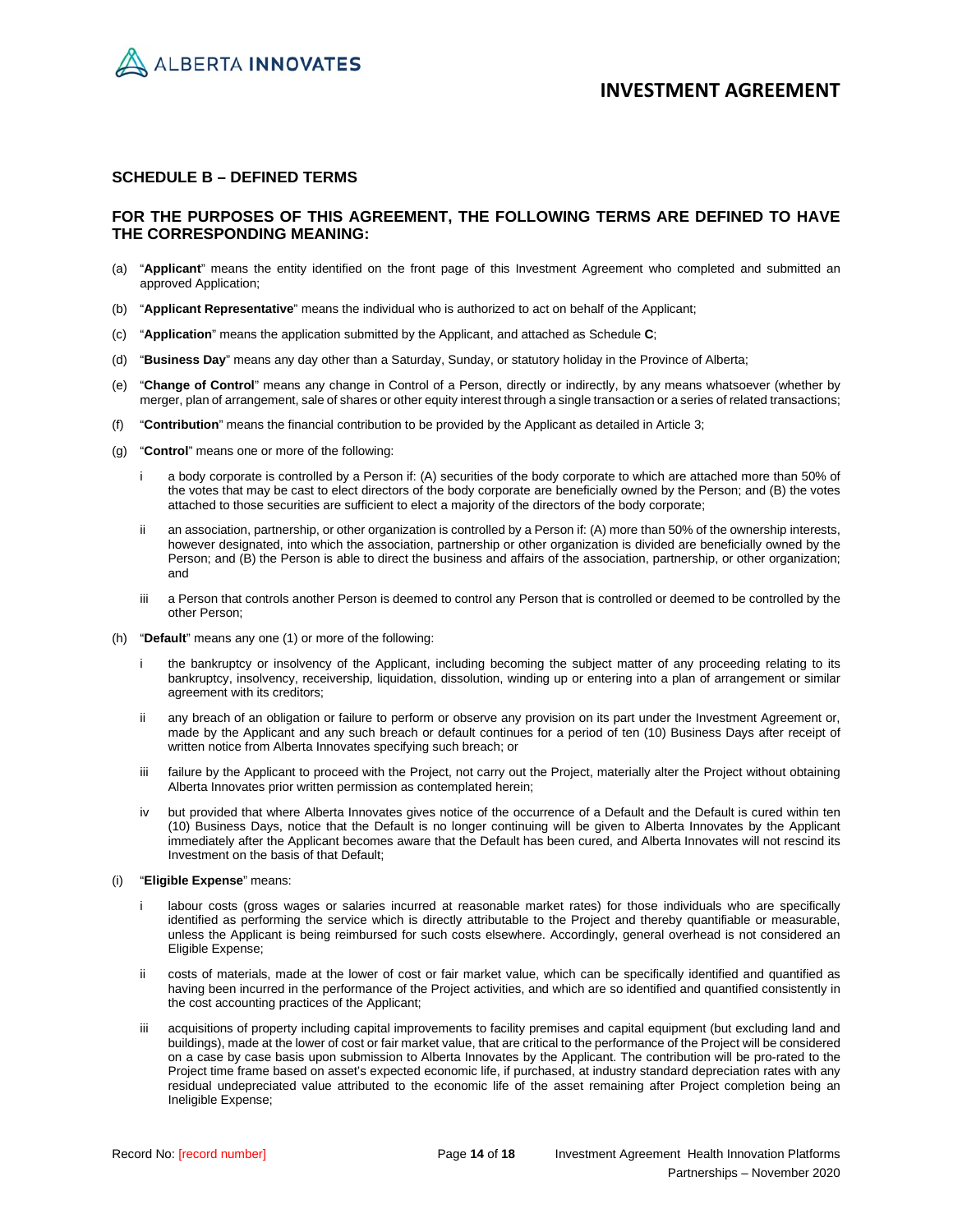ALBERTA INNOVATES

# **INVESTMENT AGREEMENT**

- iv acquisitions of software or information databases, made at the lower of cost or fair market value, that are critical to the performance of the Project will be considered. The cost of such technology will be pro-rated over the duration of the Project;
- v basic professional services, fees and disbursements, such as ongoing routine accounting, tax and legal business requirements and financing fees, directly related to the Project;
- vi cost of sub-contractors at fair market rates where the work of the sub-contractor(s) is directly related to the Project;
- vii costs relating to travel (including mileage, airfare (lowest economy class/excursion or other promotional type of air fare must be sought at the time of booking) and accommodation and meals at reasonable rates;
- viii additional direct operating costs (incurred at reasonable market rates), not falling within the categories of labour and materials, but which can be specifically identified and quantified as having been incurred, or to be incurred, in the performance of the Project activities and which are so identified and quantified consistently by the Applicant's cost accounting practices; and
- ix any other cost which Alberta Innovates pre-approves in writing as an Eligible Expense.
- (j) "**Final Report**" means the final report summarizing the outcomes of the Project, to be completed by the Applicant in the standard form no later than thirty (30) days after the Project Completion Date. The Final Report must provide accounting for all Project revenues and expenses, and include a concise summary of what the project has achieved, and compare the outcomes and performance of the Project with reference to the desired outcomes specified by Alberta Innovates, and the desired Project outcomes as stated in the Application and in this Investment Agreement;
- (k) "**Full Time**" means a condition existing when, for a calendar month, a Person permanently employed by an SME averages at least thirty (30) hours of service per week, or one-hundred-thirty (130) hours of service per month;
- (l) "**Ineligible Expense**" means any one (1) of the following:
	- i any cost that does not qualify as an Eligible Expense;
	- ii any cost incurred prior to the Effective Date of this Investment Agreement, except where Alberta Innovates has provided written approval to include the cost as an Eligible Expense;
	- iii transactions between related parties;
	- iv allowance for interest on debt;
	- v losses on investments, bad debts and expenses for collection charges;
	- vi losses on other projects or activities not related to the Project;
	- vii fines and penalties;
	- viii unreasonable compensation for Project labour;
	- ix costs for professional training & development;
	- x Federal and Provincial income taxes, goods and services taxes;
	- xi costs related to land and buildings (for example, acquisitions, leases and/or leasehold improvements) not directly related to the Project;
	- xii depreciation and amortization charges;
	- xiv costs associated with applying for government grants and programs;
	- xvi basic professional services, fees and disbursements, such as ongoing routine accounting, tax and legal business requirements and financing fees unless directly related to the Project;
	- xix entertainment, hospitality, alcohol and gifts; and
	- xx any other costs deemed ineligible by Alberta Innovates;
- (m) "**In-Kind**" means a contribution in goods or services to the Project, as opposed to cash;
- (n) "**Intellectual Property**" means tangible or intangible property in which Intellectual Property Rights subsist and/or that is subject to Intellectual Property Rights including, without limitation, ideas, formulae, algorithms, concepts, techniques, processes, procedures, approaches, methodologies, plans, systems, research, information, documentation, data, data compilations, specifications, requirements, designs, diagrams, inventions, technology, computer programs (including all related code), tools, products, knowledge, know-how and trade secrets;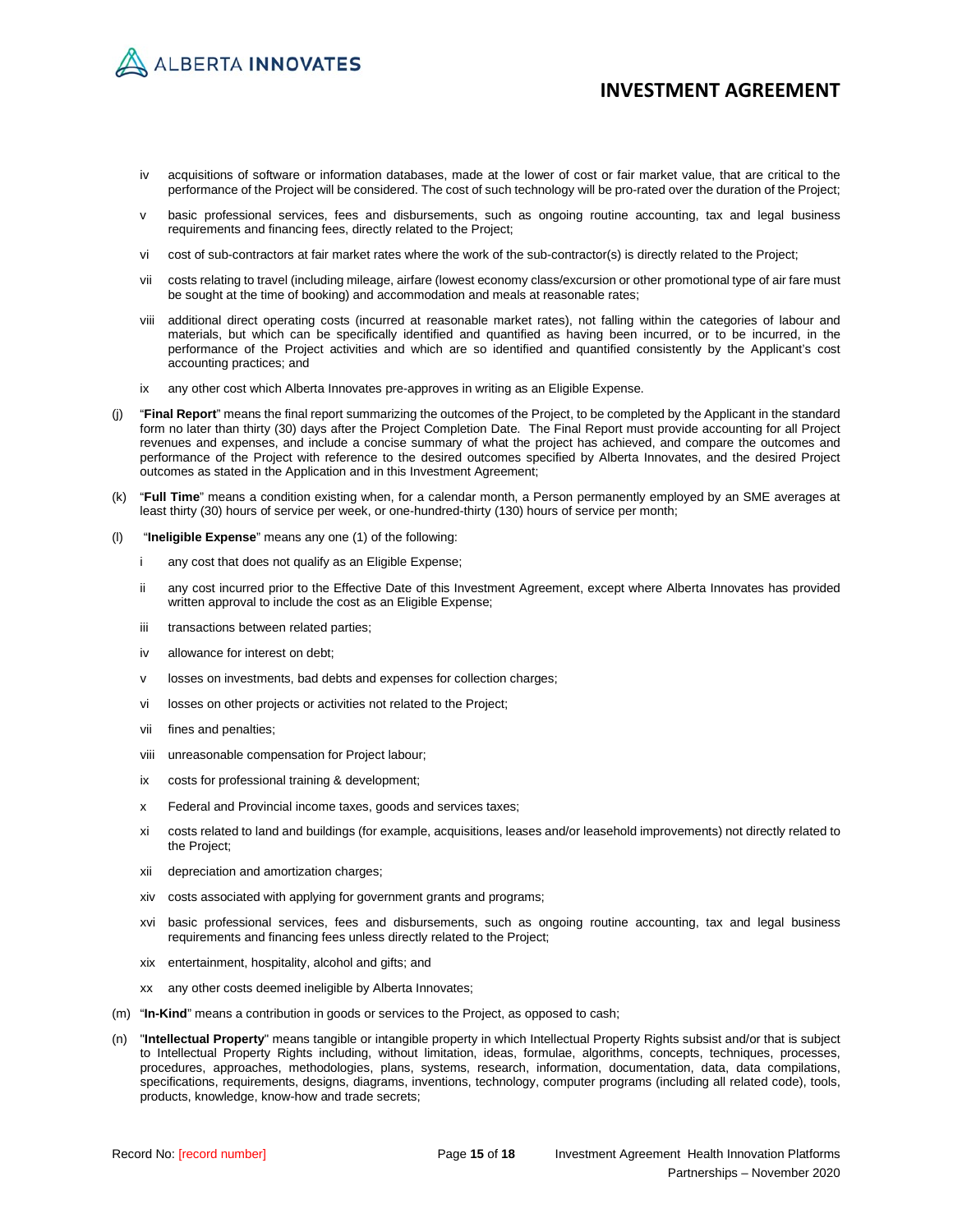

#### (o) "**Intellectual Property Rights**" means:

- i. any and all proprietary rights anywhere in the world provided under: patent law, copyright law, trademark law, design patent or industrial design law, semiconductor chip or mask work law, trade secret law, or any other statutory provision or common law principle that provides a right in either intellectual property or the expression or use of intellectual property; and
- ii. any and all applications, registrations, licenses, sub-licenses, franchises, agreements or any other evidence of a right in any of the foregoing;
- (p) "**Investment**" means the total amount of funding granted by Alberta Innovates to an Applicant and governed by this Investment Agreement;
- (q) "**Investment Agreement**" means this Investment Agreement between Alberta Innovates and the Applicant, including all schedules hereto;
- (r) "**Milestone**" means a major segment of the Project activities for the purpose of monitoring and measuring the progress of the Project, concluding in every case, with a critical "go/no go" decision and "**Milestones**" mean all major segments of the Project activities which comprise the entire Project;
- (s) "**Milestone Payment(s)**" means the portion of the Investment allocated to a Milestone as described in the Milestone, Reporting and Payment Schedule attached as Schedule **D**;
- (t) "**Milestone, Reporting and Payment Schedule**" means the schedule of Milestone Payments as set out in Schedule **D** of this Investment Agreement;
- (u) "**Parties**" means the Applicant and Alberta Innovates, and "**Party**" means any one (1) of them;
- (v) "**Person**" means any individual, body corporate, partnership, sole proprietorship, joint venture, trust, unincorporated association, unincorporated organization, and any other entity or organization of any nature whatsoever. Unless the context otherwise requires, any reference to a Person includes its heirs, administrators, executors and other legal representatives, successors and permitted assigns;
- (w) "**Program**" means the Health Innovation Platforms Partnerships program;
- (x) "**Program Guide"** means the Program Guide for the program named in this Investment Agreement, a copy of which is available on the Alberta Innovates website;
- (y) "**Progress Report**" means the report required by Alberta Innovates from the Applicant in the standard form, no later than thirty (30) days after the completion of each Milestone. The report must provide accounting for all Project revenues and expenditures, a concise summary of what the Project has achieved, and the status of performance of the Project addressing the specific outcomes in relation to the objectives of Alberta Innovates and the expected outcomes as stated in the Applicant's Application and this Investment Agreement;
- (z) "**Project**" means the scope of work to be performed by the Applicant, as first described in the Application, and as set out in the Milestone, Reporting, and Payment Schedule attached as Schedule **D**;
- (aa) "**Project Completion Date**" means the date set out in Section 2.3 on which the Applicant anticipates completing the Project, understood to be the Milestone Completion Date of the last Milestone as indicated in Schedule **D**;
- (bb) "**Project Costs**" means all Eligible Expenses incurred during the course of the Project;
- (cc) "**Project Start Date**" means the date set out in Section 2.2 on which the Applicant can start incurring Project Costs, understood to be the Milestone Start Date of the first Milestone as indicated in Schedule **D**;
- (dd) "**SME**" means, for the purposes of Program, a company with fewer than 500 Full Time employees and less than \$50,000,000 annual gross revenue;
- (ee) "**Sub-Contractor**" means an entity or individual which provides services and/or products to the Applicant that are required to perform the Project;
- (ff) "**Term**" means the Term of this Investment Agreement, as defined in Article 2.5 of the main body above; and
- (gg) "**Terms and Conditions**" means the terms and conditions governing this Investment Agreement, as set out in Schedule **A**.

The preceding definitions are not exhaustive and other defined terms may be used throughout this Investment Agreement.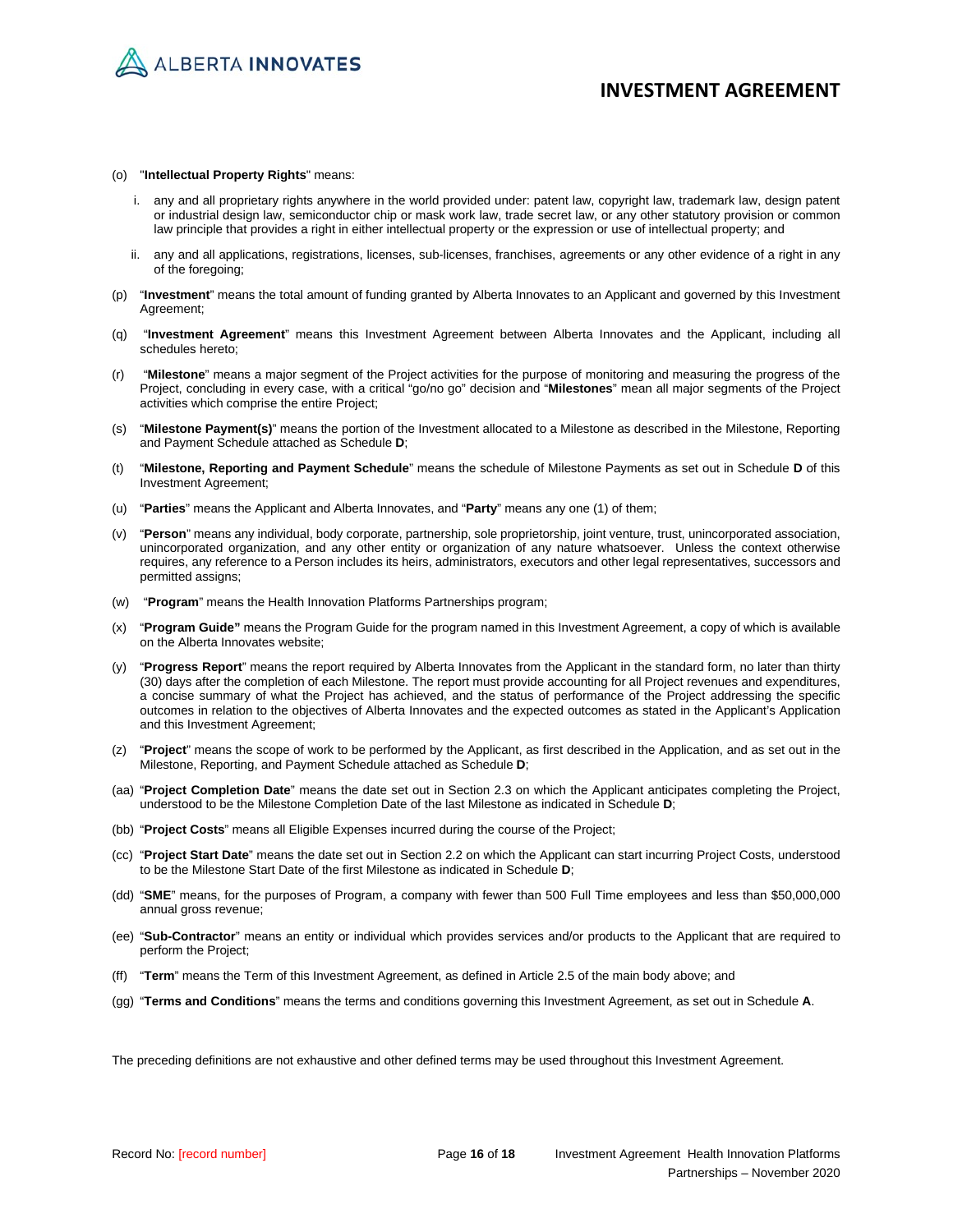

**SCHEDULE C – APPLICATION AS ATTACHED**